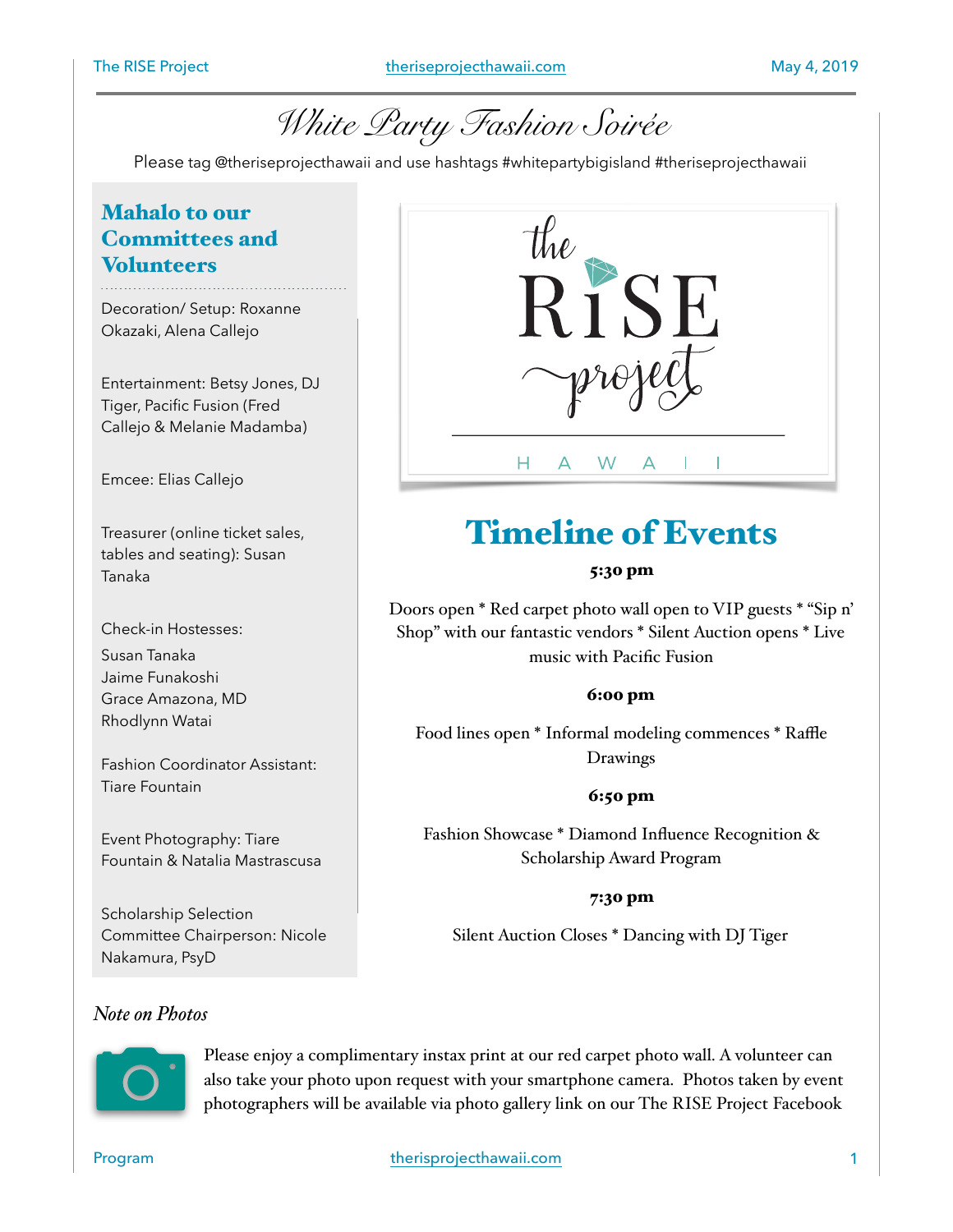

# Message from the Executive Director

Whether it's your family, friends, colleagues or network, every woman needs a tribe that gives you the confidence and courage to dream bigger and reach higher.

Tonight we are all that tribe for a woman from the Big Island community— we've come together to affirm there is no expiration date to setting bigger goals for yourself. Your life does not have to be what you thought it would be at 18 years old. Like our scholarship recipient, you can be 43 years young and and still embark on a new journey. The RISE Project will be right here cheering you along! We get together to talk about being financially savvy, goal setting, healthy habits to be balanced bossbabes , the importance of self-care, resources for emotional and mental well-being, as well as new ideas on branding and collaborating with other businesses in town. We want to see women THRIVE!

It was Oprah that said that if you want to change the course of the future for a woman, give her an education. This is why she funded girls' schools internationally. Like her, we at the RISE PROJECT believe that education and professional skills enable women to be resilient and better equipped to move through a myriad of challenges.

Thank you to every single person who gave to this event and showed up. This is truly a grassroots organization from the Big Island with more heart than dollars to give. Most non-profit organization events of this caliber actually have paid staff with salaries and event coordinators. The people who made this event happen tonight have jobs, demanding schedules, kids —and have not made a single dime from giving time and resources to THE RISE PROJECT.

I'm absolutely thrilled that we could shine the spotlight on women entrepreneurs in this community, less recognized volunteers and a woman who turned personal tragedy into something meaningful. This is the heart of the RISE Project. Mahalo for being here! Now let's party…

~Noella Callejo

page and website on  $5/7$ .

### *SCHOLARSHIP AWARD*

The scholarship will be presented to *Stephany Hayes*, a single mom of two that began college at 43-years-old in 2017. Hayes lost her brother to a motorcycle accident in 2007 that involved alcohol and she has since become an active volunteer and public speaker for Mother's Agains Drunk Driving (MADD). She was a victim advocate and also worked with the DARE program and Big Island Substance Abuse Council. MADD recognized her with the volunteer of the year award in 2015. Hayes is currently working on a liberal arts degree from University of Hawaii-Palamanui with plans for a master's degree in education and a career as a middle school social studies teacher.

# *DIAMOND INFLUENCE AWARDS*

### *Tante and Araceli Urban*

*Foundation*- In addition to owning two Maui restaurants and finding success in real estate, Tante Urban has given extensively to the community through his foundation. Last year, the foundation awarded nearly \$11,000 for athletic and culinary scholarships plus donations to the Kealakehe Girls Soccer Program, Kealakehe Boys Varsity Soccer, Konawaena Boys Soccer, 8th Maui Regional Science Olympiad Tournament, UH Maui College I.M. Ready Study Abroad Program, Kona Dance & Performing Arts, Tutu and Me Program and the UH Palamanui Campus Culinary Arts Scholarship. Tante has also received numerous awards for entrepreneurship including being featured on TFC Television, as a Filipino entrepreneurial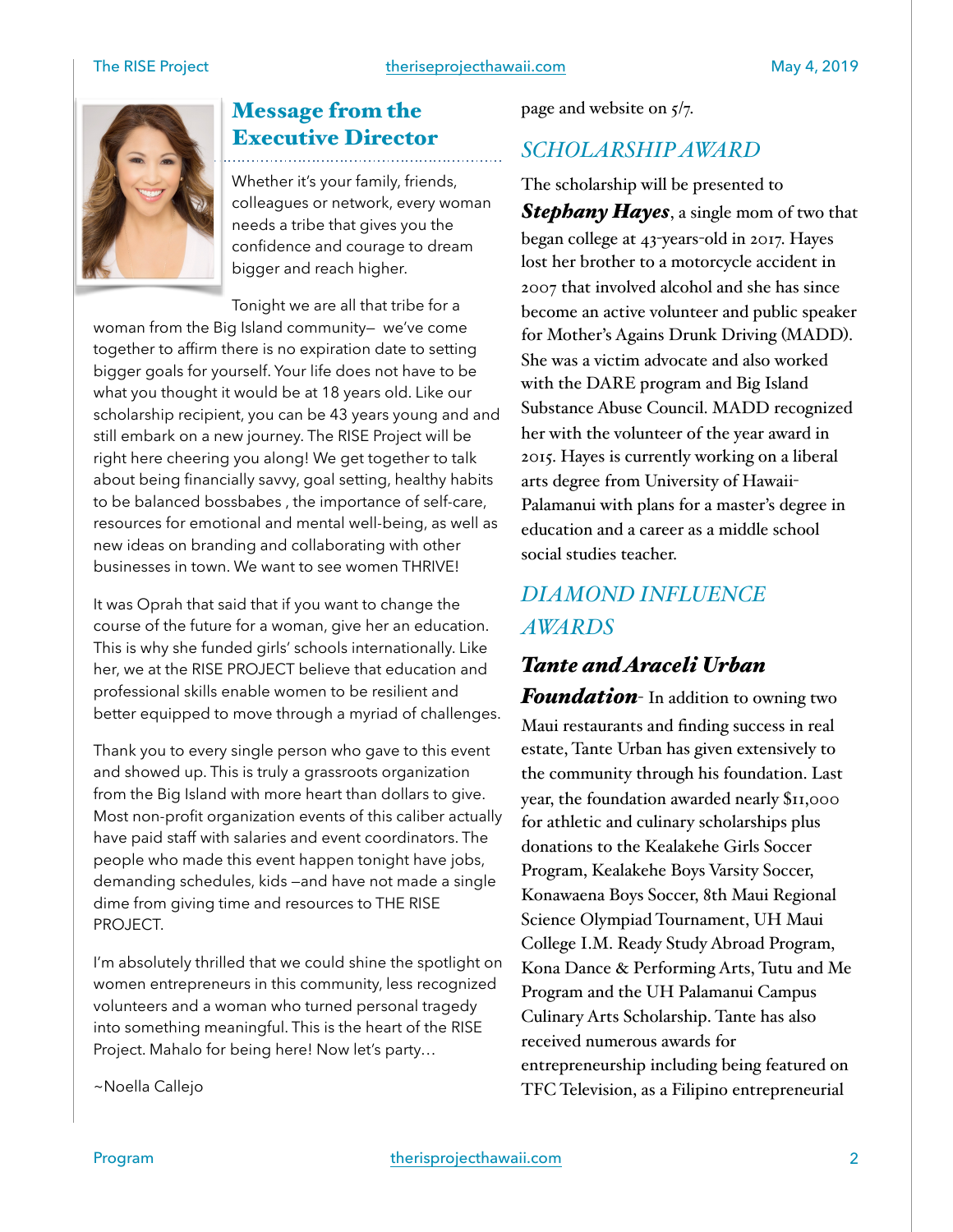success in Hawaii and in 2005 in the Asian Enterprise Magazine. He has a published autobiography and is a member of the Rotary Club of Kona Sunrise, District 5000 and the Maui Filipino Chamber of Commerce.

*Josie Kojima* of Josie's Salon made many personal sacrifices to launch her career. Twenty two years ago she downsized to a studio and worked over time with a baby to complete her beauty licensing. Because the Big Island did not have a beauty school for many years, she personally apprenticed and mentored more than 30 aspiring stylists and since she opened her salon in 2008. In 2018 alone, Josie's Salon donated more than \$60,000 in services and product through local organizations, hula halau, and community events that include educational "look and learn" experiences open to the public.

*Peggy Ciriako* serves more than 200 children in the community running the First Tee Hawaii Program and serving in her role as President of the Kona Junior Golf Program. She is also instrumental in helping dozens of local charities conduct successful golf tournaments raising thousands of dollars for worthy causes. In the

# *Raffle prizes*

- ✦ Ohana Bali Spa, 1-hour massage
- ✦ Rise Essential Oil from Stephanie David
- ✦ Heal Essential Oil from Stephanie David
- ✦ Earrings from Gemma's Treasure
- ✦ Outback \$20 off plus blooming onion #1
- ✦ Outback 20\$ off plus blooming onion #2
- ✦ Outback \$20 off plus blooming onion #3
- ✦ LELE "Aloha" trucker hat
- ✦ Rodan & Fields Active Hydration Body Replenish Cream by
- ✦ Jaime Funakoshi
- ✦ Monica Scheel dermatology products
- ✦ Maruyama Jones Farm- Moringa gift set with Green Flash Moringa + Matcha powder (\$20) and a bamboo matcha whisk (\$15)
- ✦ JusDesserts \$50 gift certificate
- ✦ Kaiea Jewelry- Big Island shaped gold filled earrings

# *Mahalo to the folowing for donating to our fundraising event:*

- ✦ Maruyama Jones Farm
- ✦ Ohana Bali Spa
- ✦ Stephanie David, Personal Training
- ✦ Chey Paris Kitahara of Polished Manicure Art
- ✦ Josie's Salon
- ✦ JusDesserts
- ✦ Monica Scheel Dermatology
- ✦ Coco +Lita Boutique
- ✦ Sandal Stop
- ✦ My Kona Adventures / Le Reve Boutique
- ✦ Outback Steakhouse
- ✦ LELE Hawaii
- ✦ Gemma's Treasure
- ✦ Jaime Funakoshi (Rodan & Fields)
- ✦ Susan Tanaka (Kate Spade)
- ✦ Sandal Stop
- ✦ Kaiea Jewelry/ Nani Kai Cottage